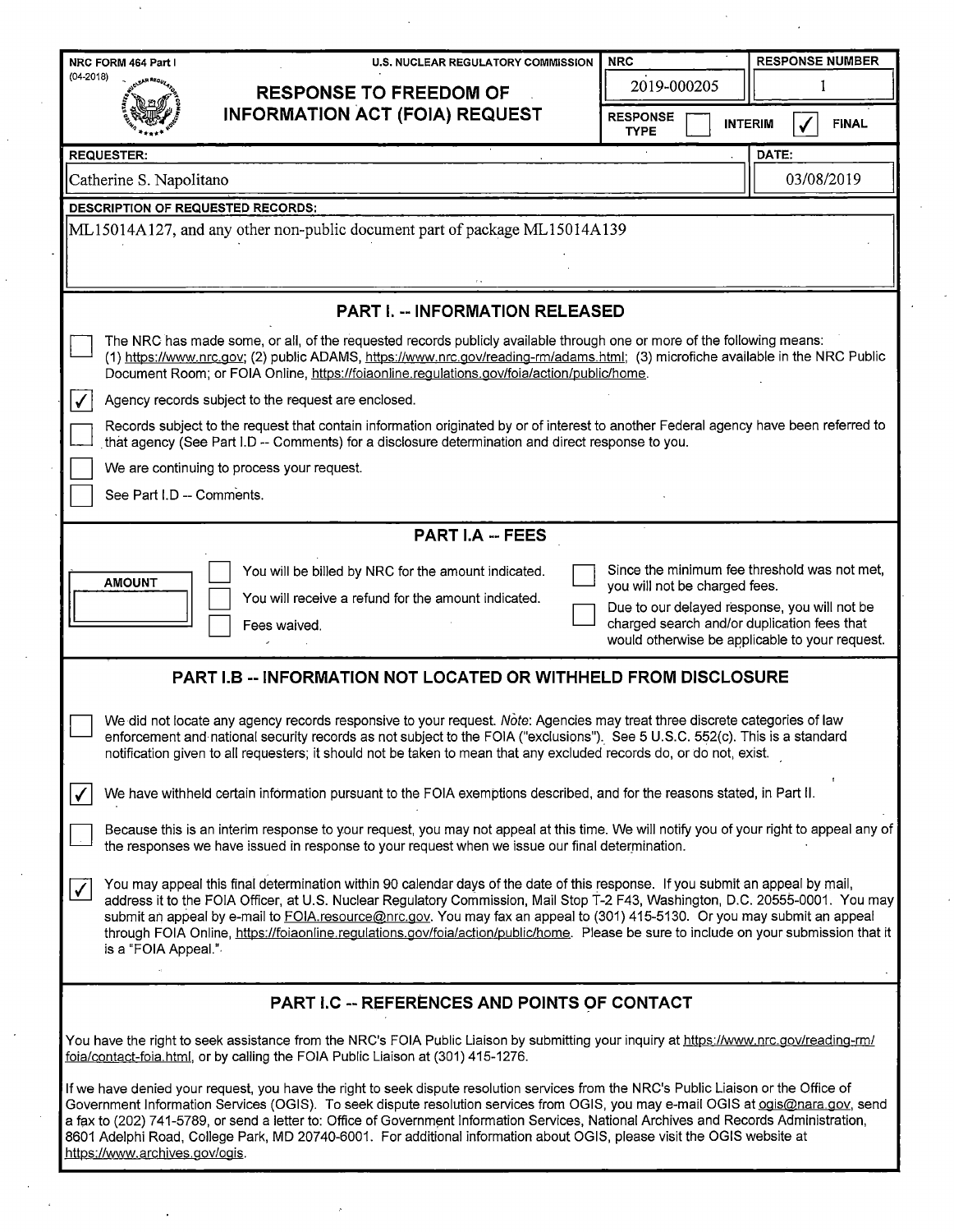|             | NRC FORM 464 Part I |                                                            | <b>U.S. NUCLEAR REGULATORY COMMISSION</b> |             | <b>NRC</b>                     |   | <b>RESPONSE NUMBER</b>                  |  |              |  |  |
|-------------|---------------------|------------------------------------------------------------|-------------------------------------------|-------------|--------------------------------|---|-----------------------------------------|--|--------------|--|--|
| $(04-2018)$ | ssR AEa             | <b>RESPONSE TO FREEDOM OF</b>                              |                                           | 2019-000205 |                                | 1 |                                         |  |              |  |  |
|             |                     |                                                            | <b>INFORMATION ACT (FOIA) REQUEST</b>     |             | <b>RESPONSE</b><br><b>TYPE</b> |   | <b>INTERIM</b>                          |  | <b>FINAL</b> |  |  |
|             |                     |                                                            |                                           |             | PART I.D -- COMMENTS           |   |                                         |  |              |  |  |
|             |                     |                                                            |                                           |             |                                |   |                                         |  |              |  |  |
|             |                     |                                                            |                                           |             |                                |   |                                         |  |              |  |  |
|             |                     |                                                            |                                           |             |                                |   |                                         |  |              |  |  |
|             |                     |                                                            |                                           |             |                                |   |                                         |  |              |  |  |
|             |                     |                                                            |                                           |             |                                |   |                                         |  |              |  |  |
|             |                     |                                                            |                                           |             |                                |   |                                         |  |              |  |  |
|             |                     |                                                            |                                           |             |                                |   |                                         |  |              |  |  |
|             |                     |                                                            |                                           |             |                                |   |                                         |  |              |  |  |
|             |                     |                                                            |                                           |             |                                |   |                                         |  |              |  |  |
|             |                     |                                                            |                                           |             |                                |   |                                         |  |              |  |  |
|             |                     |                                                            |                                           |             |                                |   |                                         |  |              |  |  |
|             |                     |                                                            |                                           |             |                                |   |                                         |  |              |  |  |
|             |                     |                                                            |                                           |             |                                |   |                                         |  |              |  |  |
|             |                     |                                                            |                                           |             |                                |   |                                         |  |              |  |  |
|             |                     |                                                            |                                           |             |                                |   |                                         |  |              |  |  |
|             |                     |                                                            |                                           |             |                                |   |                                         |  |              |  |  |
|             |                     |                                                            |                                           |             |                                |   |                                         |  |              |  |  |
|             |                     |                                                            |                                           |             |                                |   |                                         |  |              |  |  |
|             |                     |                                                            |                                           |             |                                |   |                                         |  |              |  |  |
|             |                     |                                                            |                                           |             |                                |   |                                         |  |              |  |  |
|             |                     |                                                            |                                           |             |                                |   |                                         |  |              |  |  |
|             |                     |                                                            |                                           |             |                                |   |                                         |  |              |  |  |
|             |                     |                                                            |                                           |             |                                |   |                                         |  |              |  |  |
|             |                     |                                                            |                                           |             |                                |   |                                         |  |              |  |  |
|             |                     |                                                            |                                           |             |                                |   |                                         |  |              |  |  |
|             |                     |                                                            |                                           |             |                                |   |                                         |  |              |  |  |
|             |                     |                                                            |                                           |             |                                |   |                                         |  |              |  |  |
|             |                     |                                                            |                                           |             |                                |   |                                         |  |              |  |  |
|             |                     | Signature - Freedom of Information Act Officer or Designee |                                           |             |                                |   |                                         |  |              |  |  |
|             |                     | Stephanie A. Blaney                                        |                                           |             |                                |   | Digitally signed by Stephanie A. Blaney |  |              |  |  |
|             |                     |                                                            |                                           |             |                                |   | "Date: 2019.03.08 07:04:22 -05'00'      |  |              |  |  |

 $\frac{1}{\sqrt{2}}$ 

 $\frac{1}{2}$ 

 $\label{eq:2} \frac{1}{2} \int_{0}^{2\pi} \frac{1}{\sqrt{2}} \, \mathrm{d} \xi \, \mathrm{d} \xi \, \mathrm{d} \xi \, \mathrm{d} \xi \, \mathrm{d} \xi \, \mathrm{d} \xi \, \mathrm{d} \xi \, \mathrm{d} \xi \, \mathrm{d} \xi \, \mathrm{d} \xi \, \mathrm{d} \xi \, \mathrm{d} \xi \, \mathrm{d} \xi \, \mathrm{d} \xi \, \mathrm{d} \xi \, \mathrm{d} \xi \, \mathrm{d} \xi \, \mathrm{d} \xi \, \mathrm{d} \xi \, \mathrm{d} \xi \, \mathrm{d$